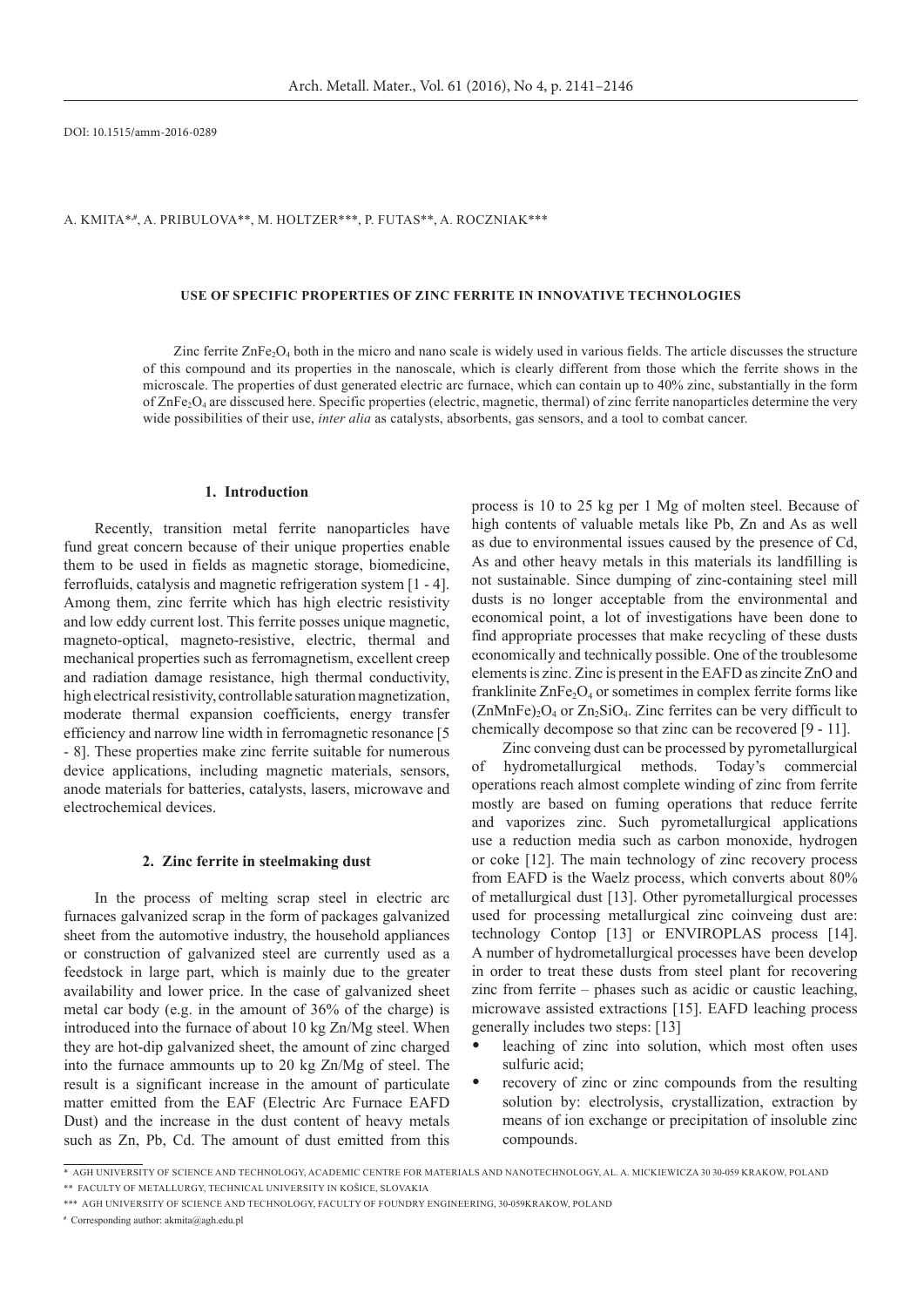Summary of selected components of dust when rendered different kinds of steel

| Component       | $\mathbf{r}$<br>Fetot  | $\sim$ . $\sim$<br>SU <sub>2</sub> | $\sim$<br>Ca∪ | $\sim$<br>$\text{Al}_2\text{O}_1$ | MgC                                                                                   | MnO                | $\sim$<br>$Cr_2O_1$               | -<br>.<br>$\overline{ }$ | $\mathbf{D}$<br>1) L |
|-----------------|------------------------|------------------------------------|---------------|-----------------------------------|---------------------------------------------------------------------------------------|--------------------|-----------------------------------|--------------------------|----------------------|
| $\text{mas.}\%$ | $\sim$ $\sim$<br>10-65 | $\sim$<br>$J.6 - 9$                | $2 - 20$      | ↑–4<br>U.J                        | $\overline{\phantom{a}}$<br>$\hat{\phantom{a}}$<br>D-0<br>$\mathsf{v}\cdot\mathsf{v}$ | Q<br>$-6.7$<br>1.1 | $\Omega$<br>$\sim$<br>$0.13 - 20$ | $\sqrt{2}$<br>$2 - 43$   | ∪.∹                  |

Direct recycling of dust back to steel production is usually not possible because they contain metals and compounds that can harm the primary processes if the materials are not pretreated [16]. The EAFD, outside beams zinc include (table 1):  $Fe<sub>2</sub>O<sub>3</sub>$  hematite, magnetite  $Fe<sub>3</sub>O<sub>4</sub>$ , PbO, MgO, MnO, CaO,  $Cr_2O_3$ ,  $Al_2O_3$ ,  $SiO_2$ , NaCl, KCl, CaF<sub>2</sub> [17].

Table 1 shows concentration ranges of the respective components of dust when melting steel grade.

The particle size distribution is heterogeneous with 60% between 0.90 μm and 4.30 μm and mean diameter of 1.88 μm [18].

# **3. Zinc ferrite: properties and structure**

Many materials reveal dramatically change of properties upon decrease of grain size to the scale of single nanometers. It is also the case of zinc ferrite. Reducing the particle size of magnetic substances, among others the ferrites, from micron to nanometer size, results in a significant change of their properties: e.g. physical, optical, physico-chemical, electrical, technical, and magnetic [19]. Many of these properties, e.g. magnetic coercivity (Hc), magnetic susceptibility (X) depends not only on the size of the nanoparticles, but also on their shape and morphology [19]. Another important feature of nano zinc ferrite, inter alia, is their high surface area, thus they are used as catalysts in many chemical processes [20].

Zinc ferrite  $ZnFe<sub>2</sub>O<sub>4</sub>$  is the chemical composition of a mixture of oxides belonging to a large group of ferrites of the general formula  $(Me_{1-x}^{2+}Fe_{x}^{3+})[Me_{x}^{2+}Fe_{2-x}^{3+}]O_4$ . Ferrites usually consist of two  $Fe^{3+}$  cations and a single divalent cation. They are usually ions:  $Zn^{2+}$ , Ni<sup>2+</sup>, Mn<sup>2+</sup>, Ba<sup>2+</sup>, etc. Zinc ferrite has a normal spinel structure, crystallizing regular system ( $a = b = c$ ,  $\alpha = \beta = \gamma = 90$ ). The oxygen atoms are building a network of close-packed face-centered cubic packing of atoms. In such compounds  $AB_2O_4$  divalent cations (A) occupy tetrahedral gaps and trivalent cations (B) octahedral gaps. Spinel unit cell is composed of 8 units builders. In the full unit cell is 8 cations  $Me^{+2}$ , 16 Fe<sup>+3</sup> cations, and 32 anions oxide  $O^2$ . The figure below (Fig. 1) shows the view of a portion of the crystal network of spinel [21].



Fig. 1. Crystal structure of spinel [21]

Bulk  $\text{ZnFe}_2\text{O}_4$  should have paramagnetic nature around room temperature, because it is the normal spinel with Zn incorporated mostly in the tetrahedral lattice sites, so the superexchange interaction between the two sublattices cannot be expected, and it should not come under ferrimagnetism [22]. However, upon increasing Fe/Zn molar ratio in nonstoichiometric zinc ferrite an increasing occupation of tetrahedral site by Fe ions is expected due to charge transfer from tetrahedral to octahedral Fe sites that are responsible for occurance of net magnetic moment.

In the case of the nanoparticles, the situation is more complicated and confused because of the inversion of the cations distribution, size effects, and nonstochiometry.

Superparamagnetisim or ferrimagnetism at room temperature is generally reported for nanosized zinc ferrite  $(ZnFe<sub>2</sub>O<sub>4</sub>)$  and this described to the unusually occupancy of the magnetic ferric ions in the tetrahedral sites and divalent zinc ions the octahedral sites. There have been several attempts to synthesize  $ZnFe<sub>2</sub>O<sub>4</sub>$  with different degrees of distributions of  $Zn^{2+}$  and Fe<sup>3+</sup> ions in the tetrahedral and octahedral sites [20].

Increase in the degree of inversion  $ZnFe<sub>2</sub>O<sub>4</sub>$  with decreasing particle size was found with neutron powder diffraction analysis. Apart from the particle size, the preparation method and synthesis conditions or parameters can affect the x value [22]

Currently, magnetic oxide nanoparticles are attracting significant interest due to their extensive applications, ranging from fundamental research to industrial use. Spinel ferrite nanocrystals are regarded as two of the most important inorganic nanomaterials because of their electronic, optical, electrical, high density memory storage capacity, high resistivity, magnetic, and catalytic properties and low cost.

Among the spinel ferrite compounds, zinc ferrite  $(ZnFe<sub>2</sub>O<sub>4</sub>)$  has been studied extensively due to its high electromagnetic performance, excellent chemical stability, moderate thermal coefficients, energy-transfer efficiency, mechanical hardness, low coercivity, and moderate saturation magnetization, which make it a good contender for applications as soft magnets and low-loss materials at high frequencies [23].

#### **4. Use of zinc ferrite innovative technologies**

The magnetic as well as other properties zinc ferrite, especially in nano fraction, make that is has a range of applications. It is true that steel industry annually produces a significant amount of this compound as a constituent of particulate matter coming from electric arc furnace dust removal, but it is highly contaminated and particle size is in the micro range. Namely, first, we have large amounts of zinc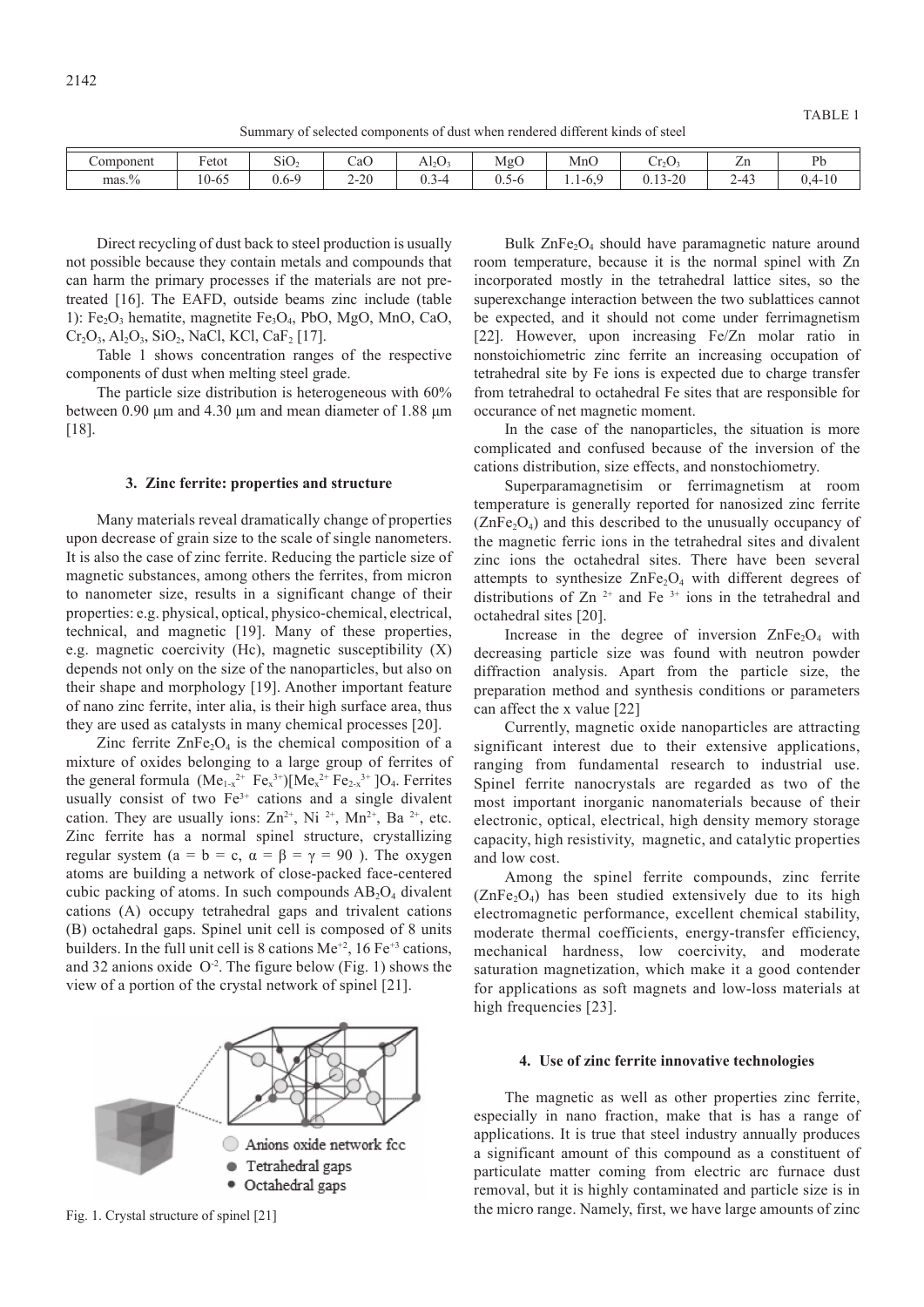ferrite, from which we recover zinc and iron at great cost, and on the other hand we bear the cost of zinc ferrite with the required properties production.

# **4.1. Zinc ferrite catalyst in the hydrogen production from the decomposition of water**

Solar fuels, which are produced by solar chemical energy conversion system, can be stored until required and transported to any consuming site. Water can be directly split using solar process heat via direct thermal dissociation above 2500 K [24]. However, the gaseous products need to be separated at high temperature to avoid recombination or otherwise obtaining an explosive mixture [24]. To solve these problems, two-step water splitting reactions using metal oxides (oxidized and reduced states) have been suggested.

Decomposition reaction of zinc ferrite is also used in the context of hydrogen production from water (two-stage) with the use of solar energy by redox reactions [24] :

I step  $(O_2)$  generation): Zn-ferrite reacts releasing Zn and forming  $Fe<sub>3</sub>O<sub>4</sub>$  above 1500 K in an air flow obtained by irradiating with concentrated solar beam:

 $(O<sub>2</sub> generation at 1500 K)$ 

(thermal energy)

6  $\text{ZnFe}_2\text{O}_4 = 6 \text{ ZnO} + 4 \text{Fe}_3\text{O}_4 + \text{O}_2(g)$ 

II step ( $H_2$  generation): the mixture of  $Fe<sub>3</sub>O<sub>4</sub>$  and Zn reacts with water vapor to generate hydrogen and forms  $\text{ZnFe}_2\text{O}_4$  at 873 K:

 $(H<sub>2</sub>$  generation at 873 K)

 $2Fe<sub>3</sub>O<sub>4</sub> + H<sub>2</sub>O(g) = 3Fe<sub>2</sub>O<sub>3</sub> + H<sub>2</sub>(g)$ 

Schematic of water splitting system with Zn ferrite/Zn,  $Fe<sub>3</sub>O<sub>4</sub>$  system is on the figure 2.



Fig. 2. The schematic outline of two-step water spliting system with Zn-ferrite /Zn, Fe<sub>3</sub>O<sub>4</sub> system [25]

The solar decomposition of the Zn ferrite commenced above 1500 K and its decomposition ratio at 1750 K was evaluated to be 40% form the lattice constant measurement and chemical analysis. The solar decomposition of Zn ferrite can be readily with increasing temperature. These results encourage further investigation for solar operation to enhance the solar decomposition ratio of the Zn ferrite. The thermochemical cycles for  $H_2$  production with Zn ferrite,  $Fe<sub>2</sub>O<sub>3</sub>$  system will be realized by the enhancement of solar decomposition of the Zn ferrite [25].

#### **4.2. Nanoparticles of zinc ferrite catalysts**

Due to its properties zinc ferrite nanoparticles are used as catalysts in many reactions [26], e.g. as catalysts in methanol decomposition on CO and hydrogen [27] or as decomposition catalyst green house gases  $(CO<sub>2</sub>)$  [28]. There are two reaction routes for decomposing  $CO<sub>2</sub>$  by oxygen deficient ferrites. One is the decomposition to carbon and oxygen, while the other one is decomposition into carbon monoxide and oxygen that can be expressed as following equations, where represents the degree of oxygen deficiency [28]:

 $\delta$ /2CO<sub>2</sub> + ZnFe<sub>2</sub>O<sub>4-δ</sub> →  $\delta$ /2C(s) + ZnFe<sub>2</sub>O<sub>4</sub>

 $\delta$  CO<sub>2</sub> + ZnFe<sub>2</sub>O<sub>4−δ</sub> → $\delta$  CO + ZnFe<sub>2</sub>O<sub>4</sub>

The reactivity toward  $CO<sub>2</sub>$  decomposition is dependent on the redox processes of zinc ferrite nanoparticles [28]

# **4.3. The influence of zinc ferrite on the properties of rubber nanocomposite**

One of the drawbacks of zinc ferrite is in the ceramic form is that it is not moldable and flexible to form complex shapes of product. Thus the incorporation of ferrite filter in rubber composites is important, because such material is referred to as rubber ferrite composites exhibits high flexibility and easily takes complex shapes. These composites are widely used in electrical and electronics industry. The addition of zinc ferrite rubber nanocomposite enhancing the thermal stability of the nanocomposite and reduces the thermal degradation. As it was shown by Yaghmour S J et al. [8] the mechanical parameters nanocomposites were increased by increase the zinc ferrite contents: tensile strength by 605%, tear strength – 519 % and hardness – 276 % compared with unfilled rubber nanocomposite [8]. The influence of zinc ferrite on the thermal stability showed that the zinc ferrite enhanced thermal stability and reduced the rate of thermal degradation of rubber nanocomposite.

# **4.4. Zinc ferrite as high – temperature desulfurizing sorbents**

Gases from coal gasification can contain high levels of sulfur compounds. Increasingly stringent regulations on environmental protection as well as modern technology mean that the content of impurities in these gases, particularly sulfur, should be at the level of a few ppm. [29, 30] Commercial desulfurization processes are based on liquid scrubbing at or below ambient temperature, resulting in considerable thermal efficiency loss as well as costly wastewater treatment. For more efficient use of energy, at high temperature, the desulfurization process should take place at high temperature  $(500 - 800^{\circ}C)$ .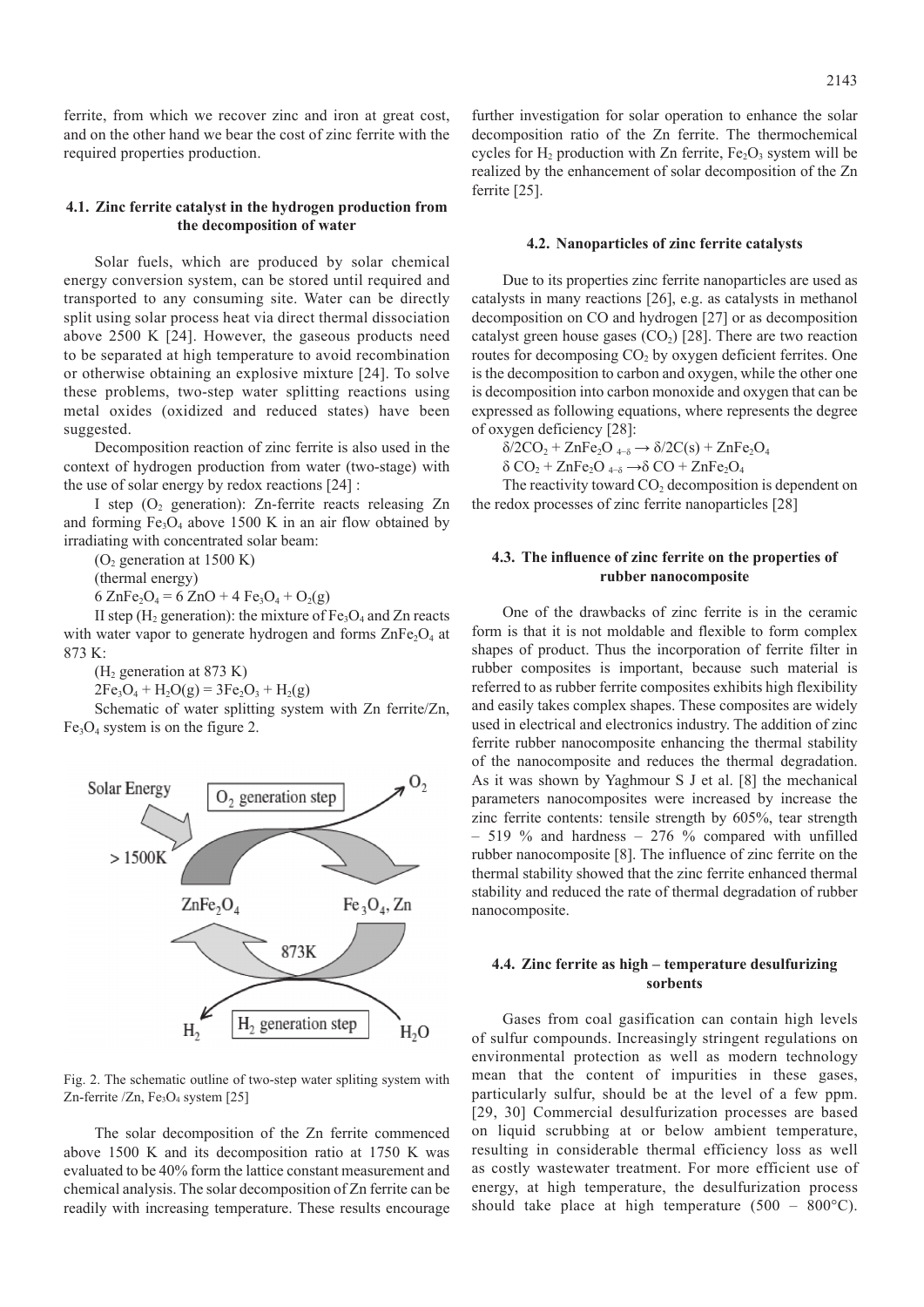High hopes in this respect are connected with the zinc ferrite desulfurization sorbents. In this case, zinc ferrite is first decomposed into ferric and zinc oxides. The ferric oxide is further reduced to ferrous oxide and /or iron, and sulfidation then takes place on these phases of lower oxidation state. Furthermore, when the temperature exceeds 650 °C, the ZnO may also be reduced to metallic zinc, which then evaporates.

The desulfurization reaction in this case can be written as follows:

 $ZnFe<sub>2</sub>O<sub>4</sub> + 4H<sub>2</sub>S \rightarrow 2FeS + ZnS + 4H<sub>2</sub>O + (1/n)S<sub>n</sub>$ 

Zinc ferrite sorbents represent an attractive alternative in high temperature desulfurization processes where the high hydrogen sulfide removal efficiency of zinc oxide is desirable but where zinc loss represents a serious problem. A zinc ferrite sorbent reduced the  $H_2S$  in coal gasifier gas to less than 20 ppm in a single stage fluidized – bed.

# **4.5. Zinc ferrite nanoparticle as a magnetic catalyst**

The presence of dyes in wastewater is one of the main problems, because they have complex aromatic structure and are difficult to degrade. In addition they produce toxic or carcinogenic by-products by several reactions in aqueous media. Advanced oxidation processes (AOPs) are used to degrade pollutants in aqueous media by strong oxidants such as hydroxyl radicals (HO\*). Homogeneous or heterogeneous catalysts (e.g. metal oxide) can be used to produce hydroxyl radicals from  $H_2O_2$ . Considering that the hydrogen peroxide alone is not effective to oxidize dyes in the wastewater, it needs to be activated by a catalyst. The novelty in this regard is the use of catalysts with magnetic properties [31 - 33].

The properties of magnetic catalysts will be used in separation technology of the substance since the ease of direction of magnetization would very depending on the ordering of atoms in the magnetic structure. They pay special attention to the iron-based nanoparticles that are highly effective in removing organic and inorganic contaminants. Applying a magnetic field of low intensity to induce magnetization of the material and thus it makes use of a magnetic force possible, but when the magnetic field is cut off the magnetization immediately decreases to zero. This makes it easy to remove decomposition products pollutants from the water environment. Effective photocatalysts are ferrites. As the research by N. M. Mahmoodi shows [31] zinc ferrite nanoparticles could be used as a magnetic photocatalyst to degrade dyes in wastewater. Hydrogen peroxide can be activated on the  $\text{ZnFe}_2\text{O}_4$  surface to generate hydroxyl free radicals.

## **5. Summary**

Over the past decades, magnetic spinel ferrites [M(II)  $Fe(III)<sub>2</sub>O<sub>4</sub>;$  M represents Co, Mn, Ni, Zn or Fe] nanoparticles have attracted considerable research interest for their wide range of technological application in magnetic recording, microwave technology, catalytic and biomedical fields.  $ZnFe<sub>2</sub>O<sub>4</sub>$  is a typical representative of normal spinel structure. Furthermore, for the recent years, there have been many applications of  $\text{ZnFe}_2\text{O}_4$  in various fields such as hyperthermia treatment of cancer, gas sensor, absorbent material for hot gas desulphurization, photochemical hydrogen production, semiconductor photo catalysts, component of composites, etc. The article discusses some examples of the use of zinc ferrite nanoparticles. Also, zinc ferrite in microscale is a valuable raw material for zinc production. This compound is a component of the dust extraction from electric arc furnaces used for steelmaking. The zinc content of the dust reaches 40%. These dusts are a hazardous waste due to contamination with heavy metals, and their storage is expensive. Therefore, a number of methods for recovery of the zinc dust with the use of pyroor hydrometallurgical methods was developed.

#### **REFERENCES**

- [1] M. Srivastava, A.K. Ojha, S. Chaubey, A. Materny, J. Alloy. Compd. **481**, 515 - 519 (2009).
- [2] X. Wang, L.Y. Wang, I.I.S. Lim, K. Bao, D. Mott, H. Y. Park, J. Luo, S.L. Hao, C. L. Zhong, J. Nanosci. Nanotech. **9**, 3005 - 3012 (2009).
- [3] K.C. Mouli, T. Joseph, K. Ramam, J. Nanosci. Nanotech. **9**, 5596-5599 (2009).
- [4] M. Das, D. Chakraborty, J. Appl. Polym. Sci. **102**, 505 506 (2006).
- [5] D. De, D. De, B. Adhikari, J. Appl. Polym. Sci. **42**, 917- 924 (2006).
- [6] R. Lebourgeois, C. Coillot, J. Appl. Phys. **103**, 07E510 (2008).
- [7] A.K.M.A. Hossain, T.S. Biswas, T. Yanagida, H. Tanaka, H. Tabata, T. Kawai, Mater. Chem. Phys. **120**, 461-467 (2010).
- [8] S.J. Yaghmour, M. Hafez, K. Ali, W. Elshirbeeny. Polymer Composites **4**, 1672 - 1677 (2012).
- [9] S.R. Youcai Z. Minerals Engineering **13**, 1417 1421 (2000).
- [10] J. Aromaa1, I. Galfi1, A. Stefanova1, Olof Forsénl, Acta Metallurgica Slovaca **19**, 170 – 175 (2013).
- [11] S. Stopić, B. Friedrich, Proceedings of EMC (2009).
- [12] W. Derda, K. Mierzwa, J. Metall. **48**, 91 94 (2009).
- [13] M. Kucharski (Ed.), Recycling of nonferrous metals, 2010 AGH, Krakow, Poland (in polish).
- [14] A.F.S. Schoukens, G.M. Denton, R.T. Jones, (Ed.), The Minerals, Metals & Materials Society, 1995 P.B. Queneau and R.D. Peterson.
- [15] M.K. Jha, V. Kumar, R.J. Singh, Res. Conserv. Recyc. **33**, 1 22 (2001).
- [16] I. Palencia, R. Romero, N. Iglesias, F. Carranza, JOM **51**, (28 - 32) 1999.
- [17] T.T. Chen, J.E. Dutrizac, D.R. Owens, Proceeding of the 3. International Symposium on Recycling in Metallurgical Industry, Calgary, Canada, August, 511-522 (1998).
- [18] M. Mantovani, C. Takano, F. Cavallante . Publicação, reprodução execução: direitos autorais. 53. Congresso annual da ABM, 53., 1998. Anais do 53. Congresso Anual da ABM 1329–1343 (1998).
- [19] J. Young, Ch. Jin, Chem. Commun. 1203-1214, 1203-1213 (2007).
- [20] D. Sasanka, P.A. Joy, Journal of Nanoscience and Nanotechnology **8**, 3955-3958, (2008).